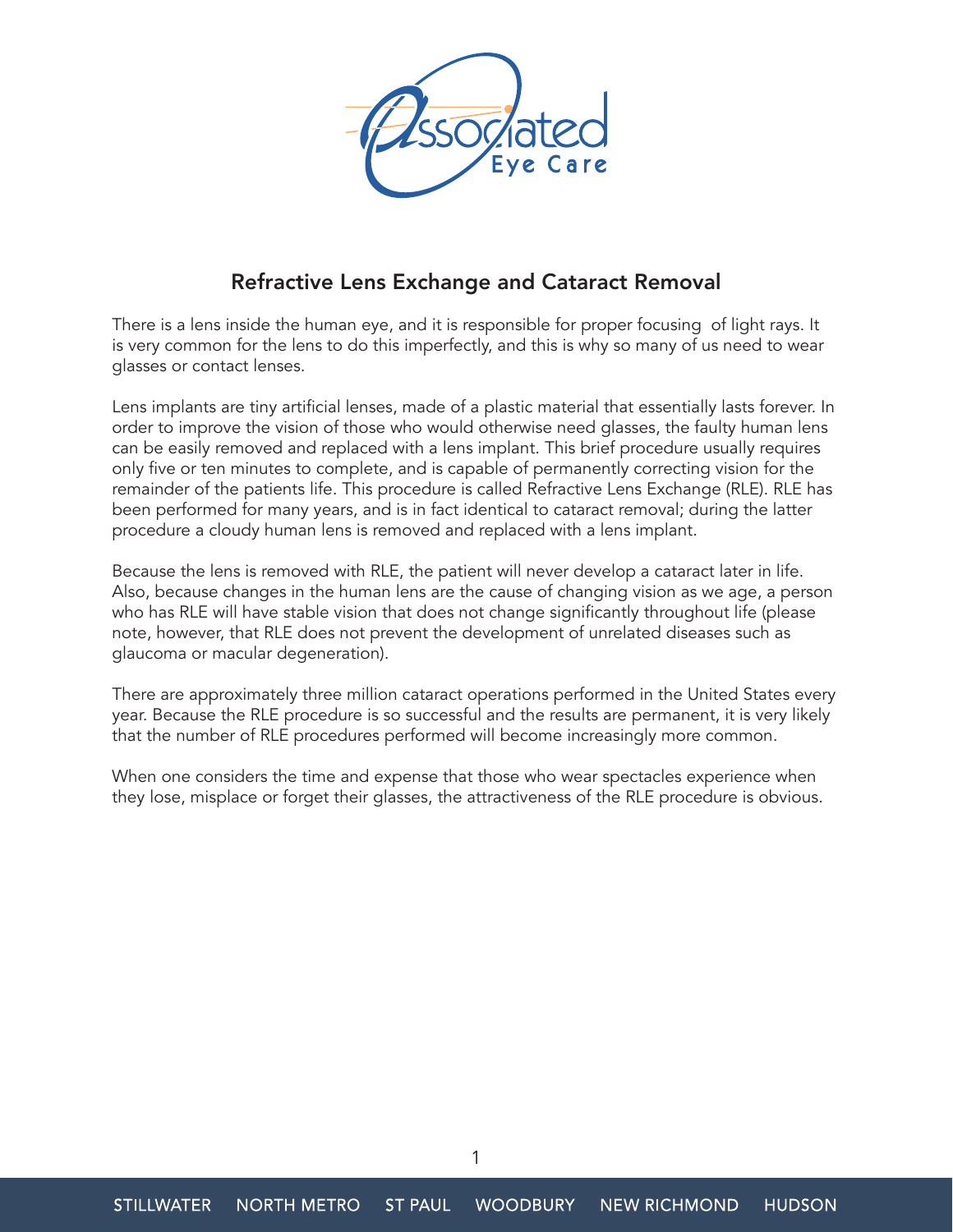

## Information About ReSTOR and Other "Multifocal" Lens Implants

The ReSTOR lens implants are FDA approved lenses that offer patients the opportunity to improve their vision for both distance and near without glasses. Because these lenses provide improved vision for distance and near, they are called "multifocal" implants. Their ability to do this was proven in large studies in which more than 80% of the patients who received these implants no longer needed to use glasses.\*

It is important for you to know the following before deciding if you wish to undergo surgery with implantation of the ReSTOR lens.

- I. The procedure is performed on one eye at a time, with the second eye normally undergoing the identical procedure in 2 weeks or later.
- 2. Health insurances will not pay for the ReSTOR lens implant. If you have RLE or cataract surgery with insertion of the ReSTOR lens, you would therefore be responsible for an additional charge.
- 3. In the FDA study, approximately 5% of the patients with this implant reported troublesome halos around lights at night. Ninety-five percent of patients did not experience this to any significant degree. However, if you are one of the patients who develops this problem, it may eventually be necessary to change the implant to a standard (not multifocal) implant. Doing so would be likely to give you excellent vision for distance (assuming that this is the goal agreed upon), but would require you to use glasses for reading and other near tasks. Other options also exist: see page 3 (What to Expect After ReSTOR Lens Implantation) for additional information.

Please note that if it is necessary to change your implant, there would be no charge to you for this beyond any payment that your health insurance plan might provide (although insurance companies will not pay for the ReSTOR lens, they often pay for surgery to change a lens implant). Payments made for the ReSTOR lens and associated services are not refundable.

- 4. The selection of the appropriate strength lens implant is obviously of great importance to the success of ReSTOR lens implantation.
- 5. If you have astigmatism, a procedure (Astigmatic keratotomy or AK) to reduce this condition will be needed for you to achieve the maximum benefit from the ReSTOR lens. Approximately 50% of patients receiving the ReSTOR lens require simultaneous AK, the cost of which is included in the fee for ReSTOR lens implantation.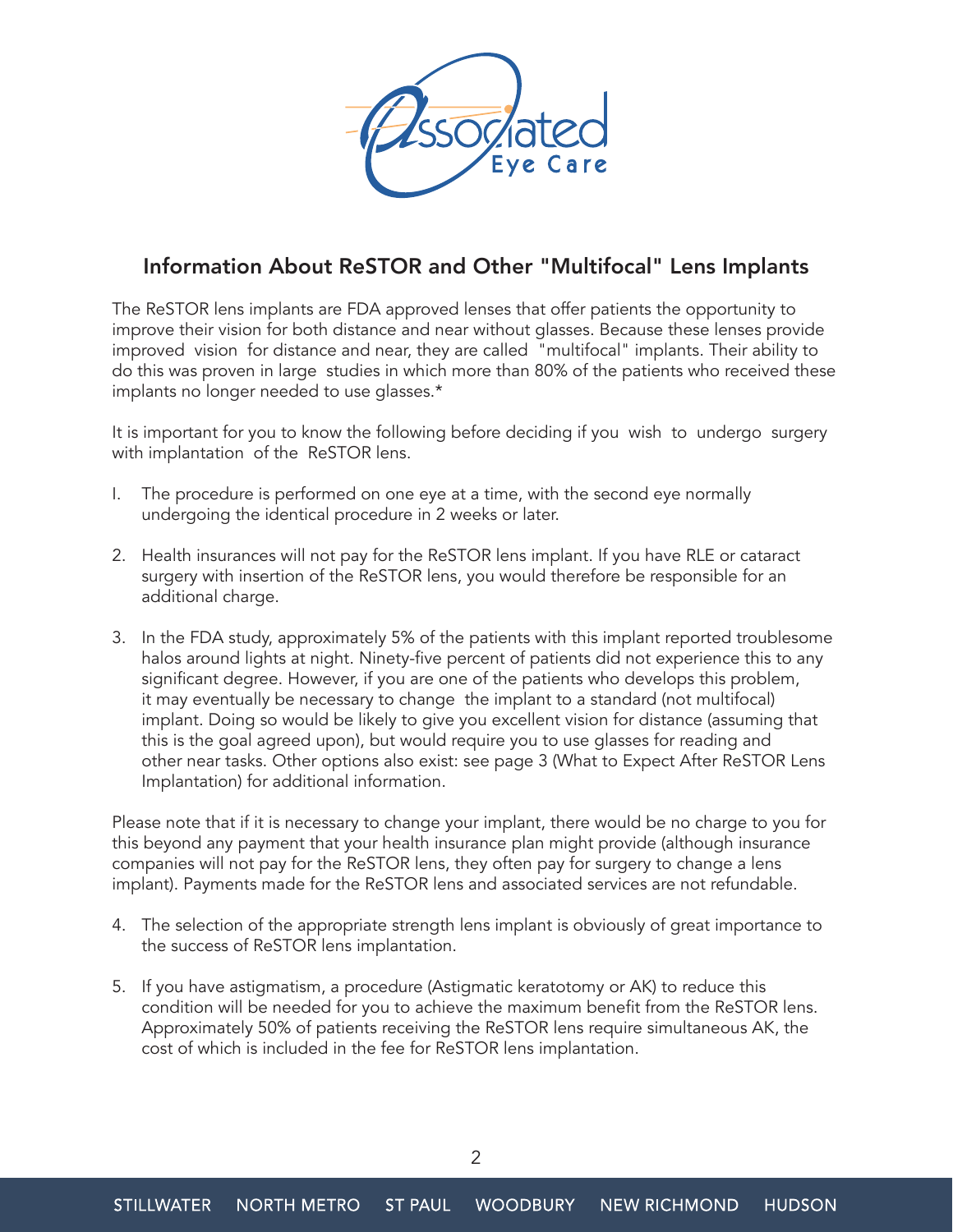

6. In 2009, another multifocal implant (Tecnis) received FDA approval. Although this lens provides similar results with regard to freedom from spectacle use as the ReSTOR lens, the FDA study demonstrated superior intermediate vision for the ReSTOR lens. In addition, the study also revealed a greater incidence of glare and halo with the Tecnis than with the ReSTOR lens.

For the above reasons, we prefer the ReSTOR lens for the vast majority of our patients receiving a multifocal lens.

*\* There are now 2 types of ReSTOR lenses; the ReSTOR 3.0 and the ReSTOR 2.5. They differ in subtle ways that will be discussed with you.*

## What To Expect After ReSTOR Lens Implantation

- Only a small percentage of patients experience severe glare and halos at night after ReSTOR lens implantation. After your first eye is done, it is important to determine if this is a problem for you. Therefore, you should intentionally test the operated eye by looking at objects such as street lights or headlights to see if you do have a severe glare and halo problem. If you find that this is the case, please inform our office of this at any time before the date scheduled for the second eye so that we may discuss options with you. Briefly, however, these include delaying the procedure on the second eye so that we can determine whether or not the halos improve (as they often do) over the next several months, performing ReSTOR implantation on the second eye if you feel that the glare and halo problem is not important to you, or performing surgery on the second eye and using a standard implant to provide you with good distance vision (but poor reading vision).
- It is often difficult for you to evaluate your vision until you have had the procedure done in both eyes. This is because the difference in the vision in your two eyes may not permit them to work together.
- Distance vision is a bit sharper with the ReSTOR 2.5 implant, whereas reading vision is a bit better with the ReSTOR 3.0. Because of this, the ReSTOR 2.5 is sometimes placed in one eye and the ReSTOR 3.0 in the other eye to accomplish a greater range of near and intermediate vision.
- Patients receiving the ReSTOR 2.5 generally have superb distance and intermediate (computer) vision, but require glasses to read small print more frequently than ReSTOR 3.0 patients. See chart on page 4.
- If you have astigmatism, we will attempt to reduce or eliminate it during the ReSTOR implantation procedure. In approximately 15% of patients an additional procedure is necessary to treat this condition at a later date. Please note that it is not possible to predict whether or not any patient will have astigmatism after any type of eye surgery. However, it is very likely that such astigmatism can be eliminated at a later date.